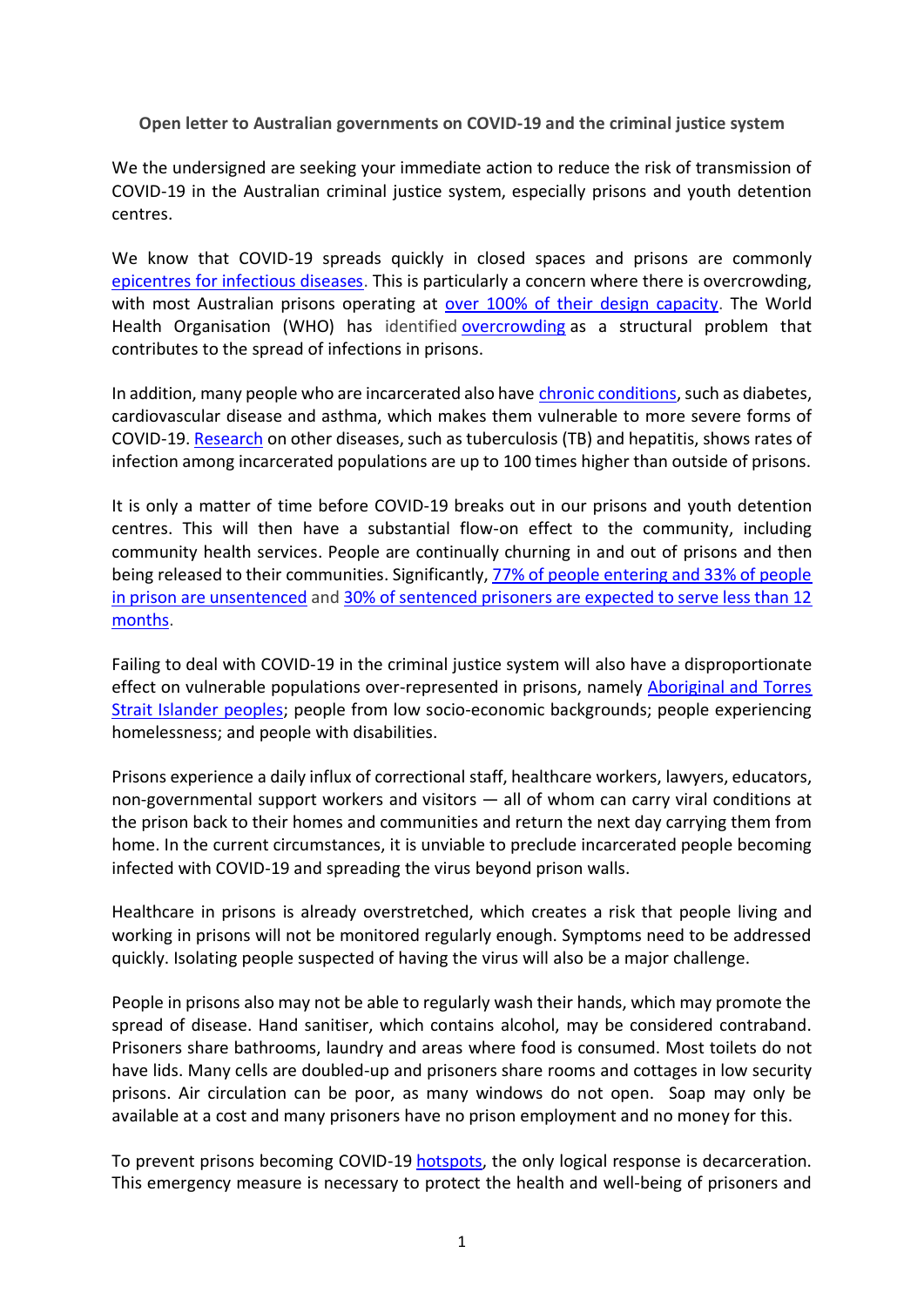the wider community. As the pandemic has widened, international measures have included Iran's release of [85,000 prisoners,](https://news.sky.com/story/coronavirus-iran-frees-85-000-prisoners-to-combat-spread-of-covid-19-11958783) [Ireland's proposal](https://www.irishtimes.com/news/crime-and-law/hundreds-of-prisoners-may-be-released-to-reduce-jail-risk-of-covid-19-1.4202626) to release prisoners with less than 12 months to serve and the [proposed release of high-risk inmates from Rikers Island](https://nymag.com/intelligencer/2020/03/will-rikers-island-free-inmates-because-of-coronavirus.html) and elsewhere in the [United States](https://edition.cnn.com/2020/03/16/us/inmates-released-jail-coronavirus-trnd/index.html) and [United Kingdom.](https://news.sky.com/story/coronavirus-prisoners-could-be-released-early-if-covid-19-spreads-to-staff-and-inmates-11957813)

Prisons are the remaining sphere of Australian society that is denied the protection of infection control standards. Prisoners are forced into a possible site of contagion with no choice over the prison facility, or cell-mates with whom they will be detained. Imprisonment should not involve forced subjection to a deadly infection. Overcrowded prisons are simply incapable of quarantining people[. Policies need to be directed to releasing prisoners, and laws](https://theconversation.com/why-releasing-some-prisoners-is-essential-to-stop-the-spread-of-coronavirus-133516)  [governing police, prosecution and judicial discretion need to be changed to prevent further](https://theconversation.com/why-releasing-some-prisoners-is-essential-to-stop-the-spread-of-coronavirus-133516)  [imprisonment.](https://theconversation.com/why-releasing-some-prisoners-is-essential-to-stop-the-spread-of-coronavirus-133516)

**We are therefore calling on all Australian governments to, as a matter of urgency:**

- Ensure prisoners are informed on the status of COVID-19 and their rights;
- Ensure compliance with international laws and the standards for health treatment of prisoners, including the [UN Standard Minimum Rules for the Treatment of Prisoners](https://undocs.org/A/RES/70/175) (Rule 24) and the **Basic Principles for the Treatment of Prisoners** (Rule 9);
- Adopt, to the extent possible, best-practice sanitation (including alcohol-based sanitisers if necessary) and social distancing techniques to promote prisoner and staff safety;
- Support not-for-profit and government agencies to work with prisoners and their families to find them safe accommodation when they are released;
- Minimise the impact of restrictions on prisoners (e.g., frequent opportunities to communicate with family online, in the absence of face-to-face visits; increased access to and availability of phones; judicious approach to the use of solitary confinement);
- Minimise the use of resources on the detection and prosecution of non-violent offences that do not pose a significant risk to the community;
- Support bail and non-custodial penalties for all defendants who do not present a *very high risk* that cannot be managed in the community (e.g., through electronic monitoring), noting that stringent restrictions on daily movement are likely in any event;
- Legislate to require bail and sentencing courts to consider the risk that a current pandemic will present to the prisoner and their community upon release, with a view to promoting community-based options;
- Facilitate remote supervision of bail and community corrections;
- Provide additional support to victims, noting the likely increased risk o[f family violence](https://lens.monash.edu/@politics-society/2020/03/18/1379841/coronavirus-fear-of-family-violence-spike-as-covid-19-impact-hits-households) for those in home quarantine conditions;
- Resource community legal centres, legal aid, Aboriginal legal services and prosecution agencies to facilitate remote interaction; and
- Provide for the early release of prisoners, including:
	- o those at high risk of harm from COVID-19, including those with pre-existing health conditions and older people;
	- o children and young people;
	- o those detained for summary offences (e.g., unlawful driving; public disorder; fine default); property crimes; non-violent drug offences; common assault; and breach of justice procedures; and
	- o those who are likely to be released in the next six months.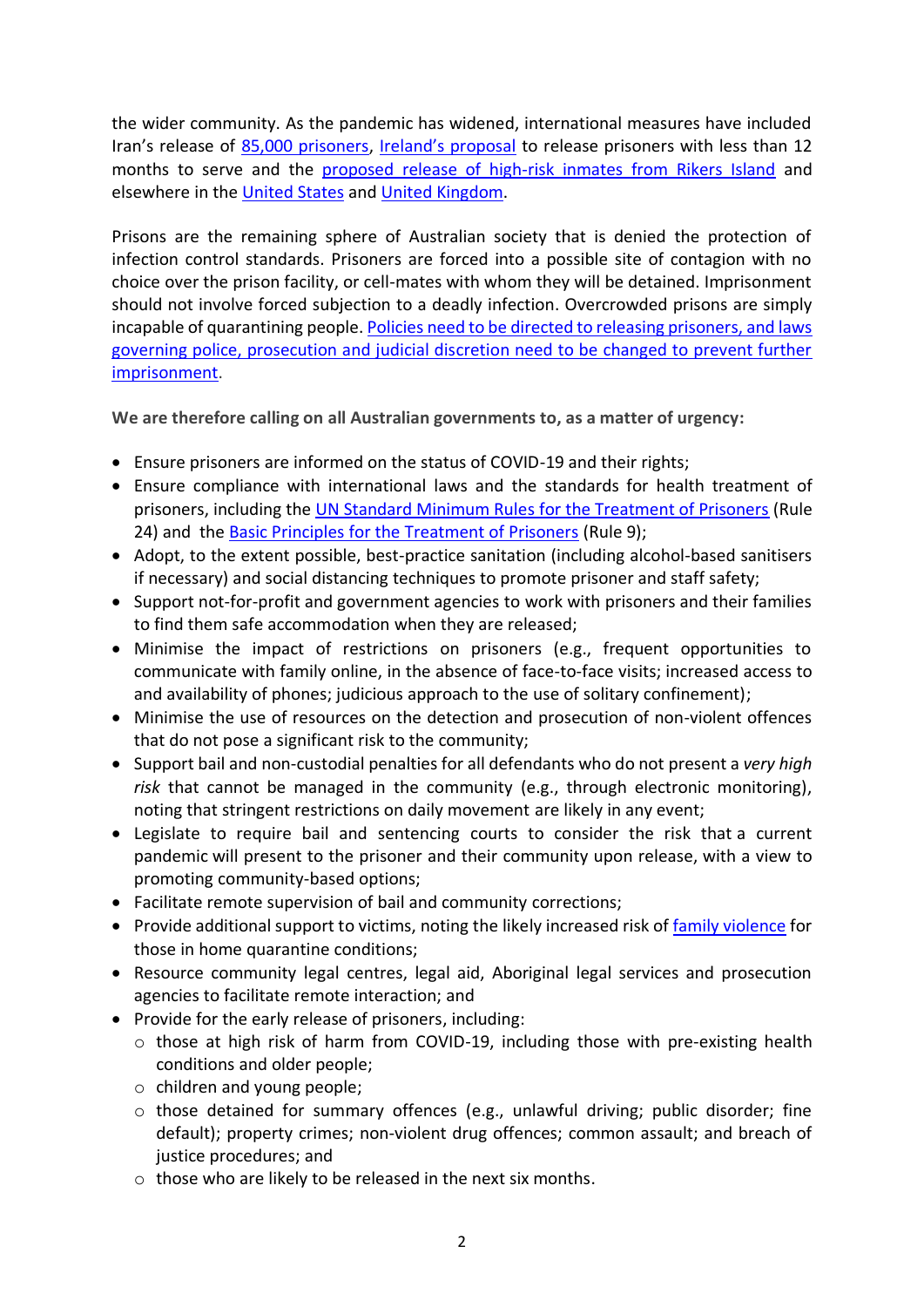| <b>Dr Lorana Bartels</b> | Professor and Program Leader of Criminology, Australian National University<br>(ANU); Adjunct Professor, University of Canberra and University of Tasmania |
|--------------------------|------------------------------------------------------------------------------------------------------------------------------------------------------------|
| Dr Thalia Anthony        | Professor of Law and Leader, Criminal Justice Cluster, University of Technology<br>Sydney                                                                  |
| <b>Karen Fletcher</b>    | Managing Lawyer, Public Interest Law, Fitzroy Legal Service Inc                                                                                            |
| Dr Deirdre Howard-Wagner | Associate Professor, Centre for Aboriginal Economic Policy Research, ANU                                                                                   |
| Dr Bronwyn Naylor        | Professor of Law, Graduate School of Business and Law, RMIT University                                                                                     |
| Dr Anna Olsen            | Senior Fellow, Social Foundations of Medicine, ANU                                                                                                         |
| Dr Elena Marchetti       | Professor of Law, Griffith Law School, Griffith University                                                                                                 |
| Dr Andrew Day            | Professor, School of Social and Political Sciences (Criminology), University of<br>Melbourne                                                               |
| Dr Anthony Hopkins       | Associate Professor, College of Law, ANU                                                                                                                   |
| Giverney Ainscough       | PhD Candidate (Criminology), Centre for Social Methods and Research, ANU                                                                                   |
| Dr Jill Guthrie          | Senior Fellow, National Centre for Epidemiology and Population Health, ANU                                                                                 |
|                          | Dr Isabelle Bartkowiak-Théron Senior Researcher, Tasmanian Institute of Law Enforcement Studies, University<br>of Tasmania                                 |
| Dr Jamie Walvisch        | Lecturer, Law Faculty, Monash University                                                                                                                   |
| Karen Fletcher           | Managing Lawyer, Public Interest Law, Fitzroy Legal Service Inc.                                                                                           |
| Natalie Ironfield        | PhD Candidate and Indigenous Teaching Specialist, Department of Criminology,<br>University of Melbourne                                                    |
| Dr Ian Warren            | Senior Lecturer Criminology Deakin University                                                                                                              |
| Dr Michael Doyle         | Senior Research Fellow, Centre of Research Excellence Indigenous Health and<br>Alcohol, University of Sydney                                               |
| Dr Kelly Richards        | Associate Professor, School of Justice, Queensland University of Technology                                                                                |
| Dr Monique Mann          | Senior Lecturer in Criminology, Deakin University                                                                                                          |
| Dr Laura Bedford         | Lecturer in Criminology Deakin University                                                                                                                  |
| Dr Imogen Richards       | Lecturer in Criminology, Deakin University                                                                                                                 |
| Dr Dave McDonald         | Lecturer in Criminology, University of Melbourne                                                                                                           |
| Dr Harry Blagg           | Professor of Criminology, Law School, University of Western Australia                                                                                      |
| Dr Diarmaid Harkin       | Senior Lecturer in Criminology, Deakin University                                                                                                          |
| Dr Francis Markham       | Research Fellow, Centre for Aboriginal Economic Policy Research, ANU                                                                                       |
| David Brown              | Emeritus Professor, Law Faculty, UNSW Sydney                                                                                                               |
| Dr Paul Simpson          | Research Fellow, The Kirby Institute, UNSW Sydney                                                                                                          |
| Dr Jane Bolitho          | Senior Lecturer in Criminology, UNSW Sydney                                                                                                                |
| Dr Bree Carlton          | Senior Lecturer in Criminology, Deakin University                                                                                                          |
| Nicole Spicer            | Consultant Lawyer, Stary Norton Halphen Lawyer and sessional academic, Monash<br>University                                                                |
| Sara Kowal               | Manager - Partnerships and Clinics, Capital Punishment Impact Initiative, Monash<br>University                                                             |
| Dr Fiona Haines          | Professor of Criminology, University of Melbourne                                                                                                          |
| <b>Reece Walters</b>     | Professor of Criminology, Deakin University                                                                                                                |
| Dr Judy Putt             | Research Fellow, Department of Pacific Affairs, Australian National University                                                                             |
| Elizabeth Evatt AC       | International Commission of Jurists                                                                                                                        |
| Dr Mark Wood             | Lecturer in Criminology, Deakin University                                                                                                                 |
| Sally Andersen           | Sessional lecturer, Law Faculty, Monash University                                                                                                         |
| Susan Harris Rimmer      | Associate Professor of Law, Griffith University                                                                                                            |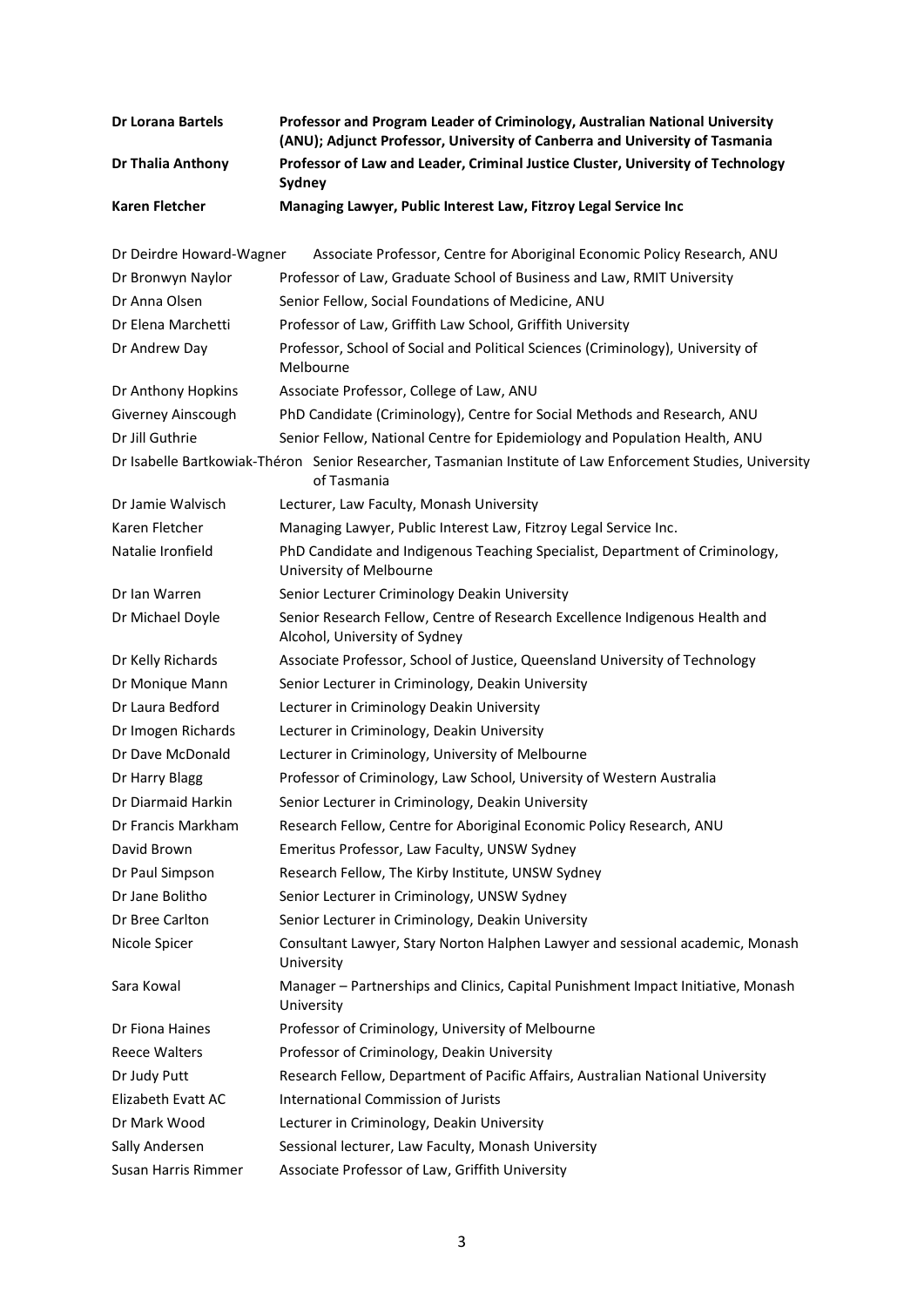| Tessa Di Paolo           | Lawyer, Stary Norton Halphen Criminal Law Specialists                                                    |
|--------------------------|----------------------------------------------------------------------------------------------------------|
| Alana Reader             | Lawyer, Stary Norton Halphen Criminal Law Specialists                                                    |
| Dr Janet Chan            | Professor, Faculty of Law, UNSW Sydney                                                                   |
| Fay Gertner              | Senior Lecturer in Criminology, Monash University                                                        |
| Courtney Hart            | Lawyer, Stary Norton Halphen, Criminal Law Specialists                                                   |
| Dr Robin Fitzgerald      | Senior Lecturer in Criminology, University of Queensland                                                 |
| Dr Robyn Blewer          | Lecturer in Law, Griffith University                                                                     |
| Sarah Condon             | Lawyer, Stary Norton Halphen, Criminal Law Specialists                                                   |
| Dr Anastasia Powell      | Associate Professor of Criminology & Justice Studies, RMIT University                                    |
| Robyn Oxley              | Assistant Lecturer in Criminology, Monash University                                                     |
| Dr Jennifer Balint       | Associate Professor in Socio-Legal Studies, Criminology, University of Melbourne                         |
| Dr Claire Loughnan       | Lecturer in Criminology, University of Melbourne                                                         |
| Lachlan Simpson          | Systems Administrator, UNSW                                                                              |
| Ian Neil                 | Manager, Pivot Support Services                                                                          |
| Derai McDonald           | Criminology student, La Trobe University                                                                 |
| Dr Marilyn McMahon       | Professor, School of Law, Deakin University                                                              |
| Leanne Weber             | Associate Professor of Criminology, Monash University                                                    |
| Gayle Jones              | Criminology student (MA), University of Auckland                                                         |
| <b>Courtney McGregor</b> | Criminologist and Lead Investigation Consultant, Griffith University<br>Alumni/Queensland Investigations |
| Dr Michelle Sydes        | Lecturer, School of Social Science, University of Queensland                                             |
| Mary Riley               | Lecturer in Criminology and Justice, USC Australia                                                       |
| Dr Rob White             | Distinguished Professor of Criminology, University of Tasmania                                           |
| Dr Karen Gelb            | Consultant criminologist and Lecturer, Department of Criminology, Melbourne<br>University                |
| Dr Faith Gordon          | Lecturer in Criminology, Monash University and Director of the International Youth<br>Justice Network    |
| Dr Melissa Jardine       | Board of Directors, Global Law Enforcement & Public Health Association                                   |
| Lisanne Adam             | PhD Candidate (Criminal Justice and Corrections), RMIT University                                        |
| Dr Kathryn Henne         | Professor and Director, School of Regulation and Global Governance, ANU                                  |
| Dr Megan Williams        | Research Lead and Assistant Director, National Centre for Cultural Competence,<br>University of Sydney   |
| Luke Mason               | Student, Criminology and Criminal Justice, Griffith University                                           |
| Rebecca Bunn             | PhD Candidate (Criminology), University of Melbourne                                                     |
| Dr Mai Sato              | Associate Professor, School of Regulation and Global Governance, ANU                                     |
| Jonathan Barreiro        | Barrister, Victorian Bar                                                                                 |
| <b>Bill Doogue</b>       | Doogue & George Defence Lawyers                                                                          |
| Isabelle Skaburskis      | International Commission of Jurists (Victoria)                                                           |
| Dr Alison Young          | Francine V McNiff Professor of Criminology, University of Melbourne                                      |
| Dr Eileen Baldry         | Deputy Vice-Chancellor (Equity, Diversion and Inclusion) and Professor of<br>Criminology, UNSW Sydney    |
| Dr Bianca Fileborn       | Lecturer in Criminology, University of Melbourne                                                         |
| Dr Shelley Turner        | Senior Lecturer, Social Work, Monash University                                                          |
| Dr Stephen Gray          | Senior Lecturer, Faculty of Law, Monash University                                                       |
| Carol Lawson             | PhD Candidate (Law), ANU                                                                                 |
| Dr Keiran Hardy          | Lecturer, School of Criminology and Criminal Justice, Griffith University                                |
| <b>Greg Barns</b>        | Barrister, Tasmanian Bar and former National President, Australian Lawyers Alliance                      |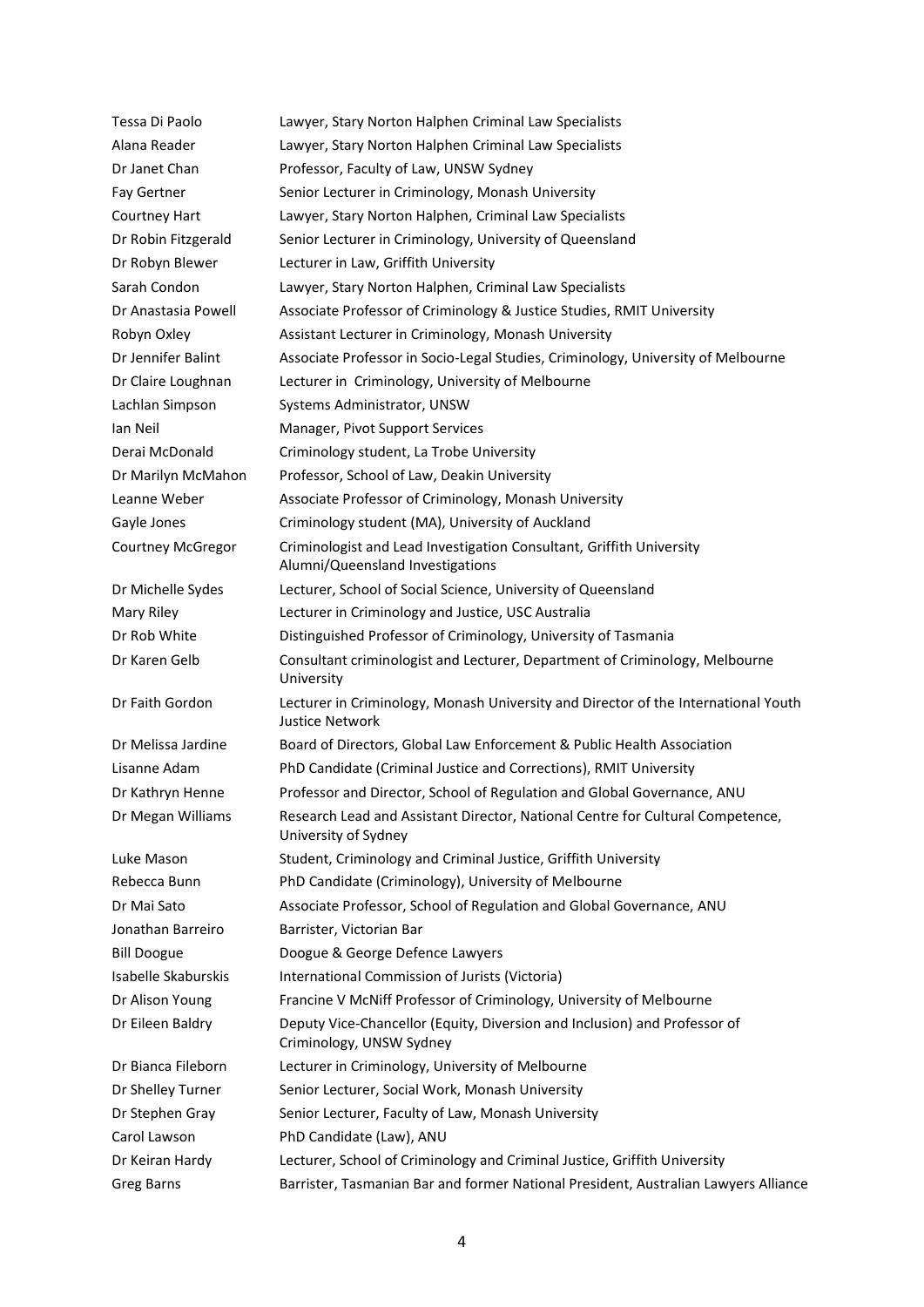Jonathon Budgeon Lawyer and Deputy Chair, Prisoners Legal Service, Tasmania Dr Mary Iliadis Lecturer in Criminology, Deakin University Dr Kate Burns Lecturer in Criminology, Monash University Dr Julie Barkworth Lecturer, School of Criminology and Criminal Justice, Griffith University Dr Alana Piper Chancellor's Postdoctoral Research Fellow, University of Technology Sydney Elisa Buggy Executive Officer, Flat Out Inc. Dee Giannopoulos Lawyer, Doogue & George Defence Lawyers Dr Tarah Hodgkinson Lecturer, School of Criminology and Criminal Justice, Griffith University Dr Martin Andresen Associate Professor, School of Criminology and Criminal Justice, Griffith University Mr William Barker Barrister, Victorian Bar Kate Ballard Barrister, Victorian Bar Hugo Moodie Barrister, Victorian Bar David McDonald Director, Social Research & Evaluation Pty Ltd, FPHAA Lucinda Thies **Barrister**, Victorian Bar Lachlan Cameron Barrister, Victorian Bar Maddy Grant Lawyer, Stary Norton Halphen, Criminal Law Specialists Karen Soldatic **Associate Professor in Social Work, Western Sydney University** Katarina Ljubicic Barrister, Victoria Bar Ross Homel Professor of Criminology and Criminal Justice, Griffith University Loene Howes Senior Lecturer in Criminology, University of Tasmania Nadine M Connell Associate Professor of Criminology & Criminal Justice, Griffith University Anthony Barker Criminology and Criminal Justice student, Griffith University Rishi Nathwani Barrister, Victorian Bar Kavita Raj Honours student, Criminology and Criminal Justice, Griffith University Dr Matthew Ball Associate Professor, School of Justice, Queensland University of Technology Dr Joe Graffam Emeritus Professor, Office of the Vice-Chancellor, Deakin University Dr Fran Gale Senior Lecturer, School of Social Science, Western Sydney University Richard Harding Emeritus Professor, University of Western Australia Kirstie Broadfield PhD Candidate, James Cook University Dr Alyce McGovern Associate Professor of Criminology, UNSW Sydney Dr Patrick Emerton Associate Professor, Faculty of Law, Monash University Dr Emma Colvin Senior Lecturer, Centre for Law and Justice, Charles Sturt University Emma Mitchell Student, Bachelor Laws (Hons) / Bachelor of Criminology and Criminal Justice, Griffith University Dr Hannah McGlade Senior Indigenous Research Fellow, Curtin University Dr Janet Hunt Associate Professor, , Centre for Aboriginal Economic Policy Research, ANU Dr Susanne Karstedt Professor of Criminology and Criminal Justice, Griffith University Michael Levy AM Professor of Medicine, ANU Ashlea Addamo Lawyer, Leanne Warren & Associates Stuart Kinner Professor and Head, Justice Health Unit, University of Melbourne Dr Jamal Barnes Lecturer in Criminology, Edith Cowan University Rohan Lawrence Barrister, Victorian Bar Dr Emma Campbell CEO, ACT Council of Social Service Jeremy Boland CEO, Positive Youth Incorporated Dr Tess Bartlett Research Fellow, Monash Gender and Family Violence Prevention Centre, Monash University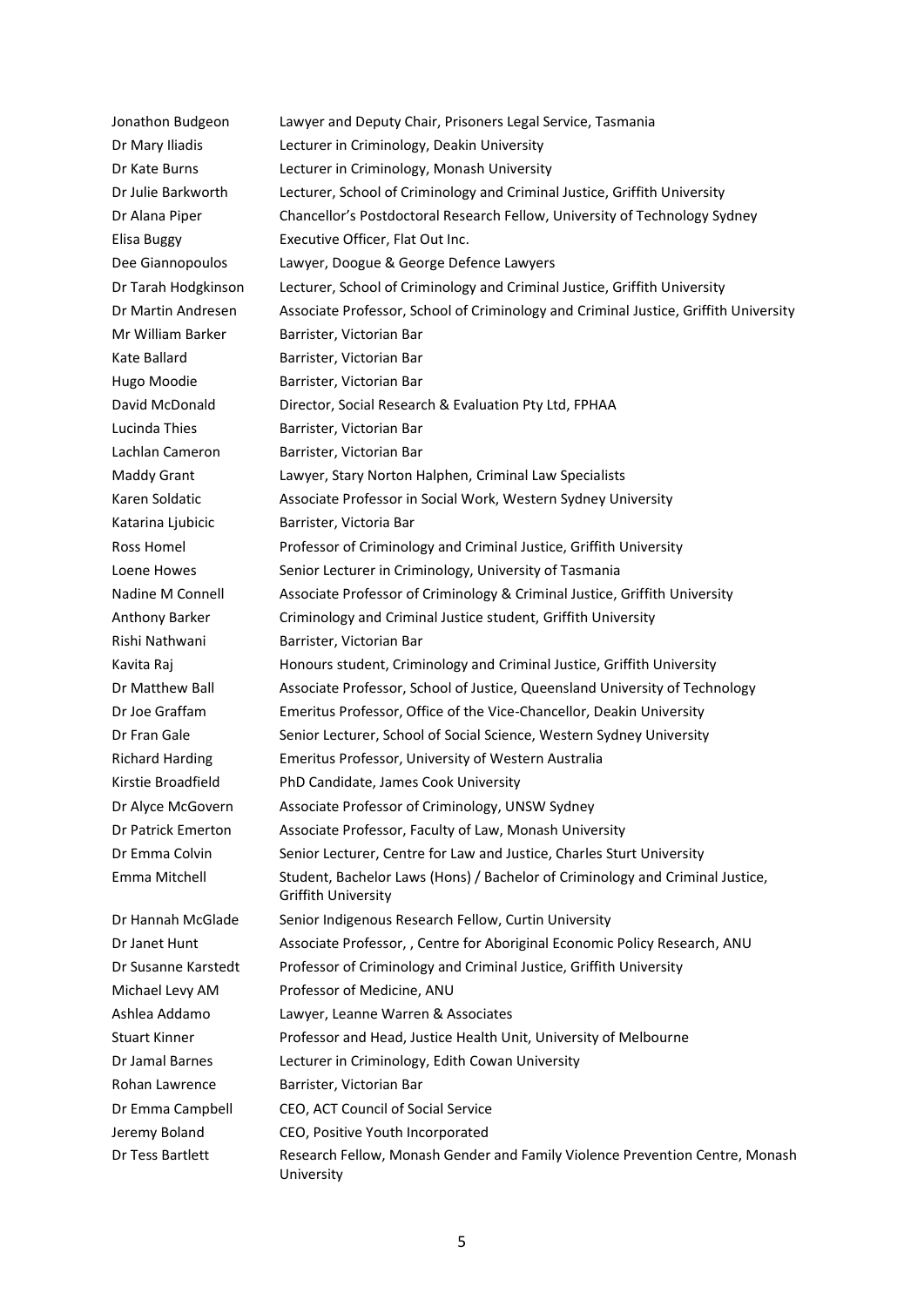| Farah Banihali        | Senior Lawyer, Victoria Legal Aid                                                                               |
|-----------------------|-----------------------------------------------------------------------------------------------------------------|
| George Newhouse       | Adjunct Professor of Law, Macquarie University                                                                  |
| Dr Andy Kaladelfos    | Lecturer in Criminology, UNSW Sydney                                                                            |
| Dr Cait Storr         | Chancellor's Postdoctoral Research Fellow, University of Technology Sydney                                      |
| Dr Sarah Keenan       | Senior Lecturer, Birkbeck School of Law, University of London                                                   |
| Dr Marie Segrave      | Associate Professor of Criminology, Monash University                                                           |
| Dr Julia Dehm         | Lecturer, School of Law, La Trobe University                                                                    |
| Dr Larissa Sandy      | Senior Lecturer, Criminology and Justice Studies, RMIT University                                               |
| Amanda Porter         | Alumna, School of Criminology and Criminal Justice, Griffith University                                         |
| Dr Rimple Mehta       | Lecturer, School of Social Sciences, Western Sydney University                                                  |
| <b>Prue Vines</b>     | Professor in Law, UNSW                                                                                          |
| Jarrod Williams       | Barrister, Victorian Bar                                                                                        |
| Dr Tara Renae McGee   | Associate Professor, School of Criminology and Criminal Justice, Griffith University                            |
| Dr William R Wood     | Senior Lecturer, School of Criminology and Criminal Justice, Griffith University                                |
| Dr Mick Hulbrook      | Lecturer, School of Social Sciences, Western Sydney University                                                  |
| <b>Bec Medhurst</b>   | Online Course Facilitator, Bachelor of Criminal Justice, University of South Australia                          |
| Dr Marisela Velazquez | Visiting Academic Researcher, James Cook University                                                             |
| Dr David Best         | Professor of Criminology, University of Derby; Honorary Professor, ANU                                          |
| Dr Adam Masters       | Senior Lecturer in Criminology, ANU                                                                             |
| Dr Angela Dwyer       | Associate Professor, Police Studies and Emergency Management, University of<br>Tasmania                         |
| Robert Tickner        | Former Australian Minister for Aboriginal and Torres Strait Islander Affairs                                    |
| Dr Jason Payne        | Associate Professor of Criminology, ANU                                                                         |
| Mary Spiers Williams  | Lecturer, School of Law and Sub Dean Undergraduate Indigenous Studies, ANU                                      |
| Adj Prof Eric Sidoti  | Vice-Chancellor's Fellow, Western Sydney University                                                             |
| Dr Jennifer Nielsen   | Associate Professor, School of Law & Justice, Southern Cross University                                         |
| Michelle McDonnell    | National Co-ordinator, After Prison Network and Director of Advocacy, Justice-<br>involved Young People Network |
| Dr Chris Martin       | Senior Research Fellow, City Futures Research Centre, UNSW Sydney                                               |
| John Feneley          | Former NSW Mental Health Commissioner                                                                           |
| Kate Seear            | Associate Professor in Law, Monash University                                                                   |
| Dr Kirrily Jordan     | Fellow, Centre for Aboriginal Economic Policy Research, ANU                                                     |
| Dr John Boersig       | CEO, Legal Aid ACT                                                                                              |
| Marcia Williams       | CEO, Women's Centre for Health Matters                                                                          |
| Dr Wilfrid Prest      | Professor Emeritus of History and of Law, University of Adelaide                                                |
| Dr Liz Campbell       | Francine V McNiff Professor of Criminal Jurisprudence, Monash University                                        |
| Matthew Zagor         | Associate Professor in Law and Director, Law Reform & Social Justice, ANU                                       |
| Dr Renae Fomiatti     | Research Officer, Australian Research Centre in Sex, Health and Society, La Trobe<br>University                 |
| Rebecca Lang          | CEO, Queensland Network of Alcohol and Other Drug Agencies                                                      |
| Professor Mark Stoove | Head of Public Health, Burnet Institute                                                                         |
| Dr Carolyn Strange    | Professor of History, ANU                                                                                       |
| Dr Peter Higgs        | Associate Professor, Department of Public Health, La Trobe University                                           |
| Dr George Dertadian   | Lecturer in Criminology, Centre for Crime, Law and Justice, UNSW                                                |
| Dr Claire Spivakovsky | Senior Lecturer in Criminology, University of Melbourne                                                         |
| Dr Stacy Tzoumakis    | Lecturer, School of Criminology and Criminal Justice, Griffith University                                       |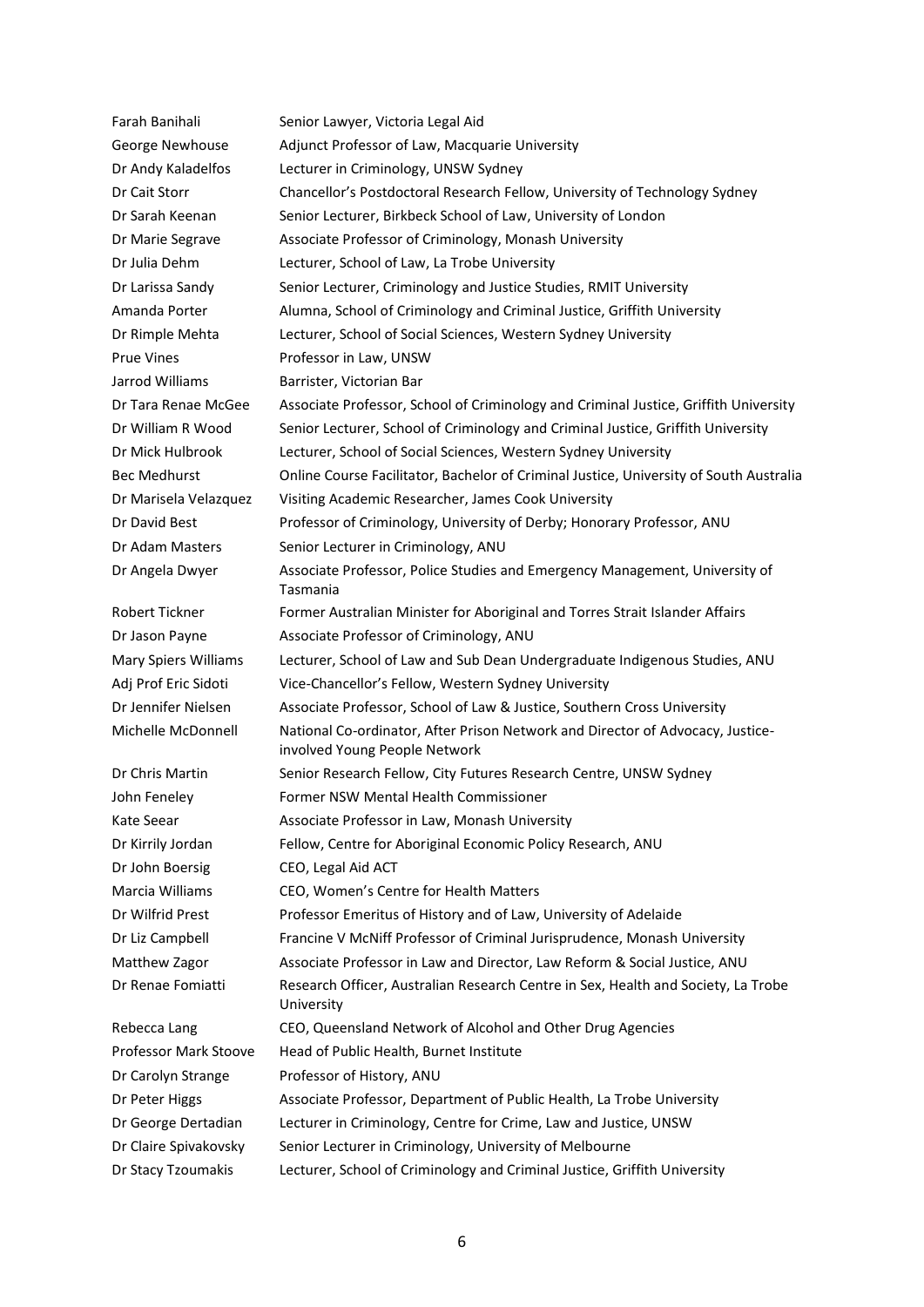| Dr Heather Douglas          | Professor, Law School, University of Queensland                                                                                                 |
|-----------------------------|-------------------------------------------------------------------------------------------------------------------------------------------------|
| John Braithwaite            | Emeritus Professor, ANU                                                                                                                         |
| Shelley Walker              | Burnet Institute; National Drug Research Institute, Curtin University                                                                           |
| <b>Eddie Cubillo</b>        | Senior Fellow, University of Melbourne, Law School                                                                                              |
| Dr Bridget Harris           | DECRA Fellow and Senior Lecturer, Queensland University of Technology                                                                           |
| Dr Airdre Grant             | Lecturer, Southern Cross University                                                                                                             |
| Susanna Locke               | Barrister, Victorian Bar                                                                                                                        |
| Dr Catherine Flynn          | Senior Lecturer, Monash University                                                                                                              |
| Arie Freiberg               | Emeritus Professor, Faculty of Law, Monash University                                                                                           |
| Tom Kelly                   | Former NSW Public Solicitor                                                                                                                     |
| Clare Conway                | Manager, Woden Community Services Housing Action Team                                                                                           |
| Penny Hill                  | PhD candidate (Public Health), Monash University; Burnet Institute                                                                              |
| Dr Madeleine Ulbrick        | Research Associate, Monash University                                                                                                           |
| Dr Dylan Lino               | School of Law, University of Queensland                                                                                                         |
| Susan Clarke-Lindfield      | Executive Director, Toora Women Inc.                                                                                                            |
| Filip Djordjevic            | Research Assistant, Burnet Institute                                                                                                            |
| Yasmin Mohamed              | Women's and Children's Health Specialist, Burnet Institute                                                                                      |
| Cassandra Generoso          | Lawyer, Leanne Warren & Associates                                                                                                              |
| Chris Seaman                | PhD candidate (Disease Elimination), Burnet Institute                                                                                           |
| David Barrow                | Barrister, NSW                                                                                                                                  |
| Scott Cromb                 | Barrister, Victorian Bar                                                                                                                        |
| Dr Justin Barker            | Executive Director, Youth Coalition of the ACT                                                                                                  |
| Dr Adrian Farrugia          | Research Fellow, Australian Research Centre in Sex, Health and Society, La Trobe<br>University                                                  |
| Dr Kate Fitz-Gibbon         | Acting Director, Monash Gender and Family Violence Prevention Centre and Senior<br>Lecturer in Criminology, Monash University                   |
| Dr Mindy Sotiri             | Director, Advocacy Policy and Research, Community Restorative Centre                                                                            |
| Marcelle Burns              | Lecturer, School of Law, University of New England                                                                                              |
| Professor Felicity Gerry QC | Crockett Chambers, Melbourne and Carmelite Chambers, London;<br>Professor of Legal Practice, Deakin University                                  |
| Reece Cossar                | PhD Candidate, Burnet Institute                                                                                                                 |
| Kylie Valentine             | Associate Professor and Research Director, Social Policy Research Centre, UNSW                                                                  |
| Pat Burton                  | Research Associate, University of Tasmania                                                                                                      |
| Emma Russell                | Senior Lecturer in Crime Justice and Legal Studies, La Trobe University                                                                         |
| Dr Michael Savic            | Senior Research Fellow (Addiction Studies), Monash University, & Strategic Lead,<br>Clinical and Social Research, Turning Point, Eastern Health |
| Tom Battersby               | Barrister, Gorman Chambers                                                                                                                      |
| Dr Janet Ransley            | Professor and Director, Griffith Criminology Institute                                                                                          |
| Dr Julia Quilter            | Associate Professor, School of Law, University of Wollongong                                                                                    |
| Ashleigh Newnham            | Springvale Monash Legal Service                                                                                                                 |
| Dr Paul Dietze              | Professor, Burnet Institute                                                                                                                     |
| Tom Andrews                 | Lecturer in Criminology, Law School, La Trobe University                                                                                        |
| Dr Maria Elander            | Senior Lecturer, Law School, La Trobe University                                                                                                |
| Lisa Papadinas              | Barrister, Victorian Bar                                                                                                                        |
| Dr Caroline Doyle           | Lecturer, UNSW Canberra and President, Prisoners Aid (ACT)                                                                                      |
| <b>Emily Lenton</b>         | La Trobe University, ANU                                                                                                                        |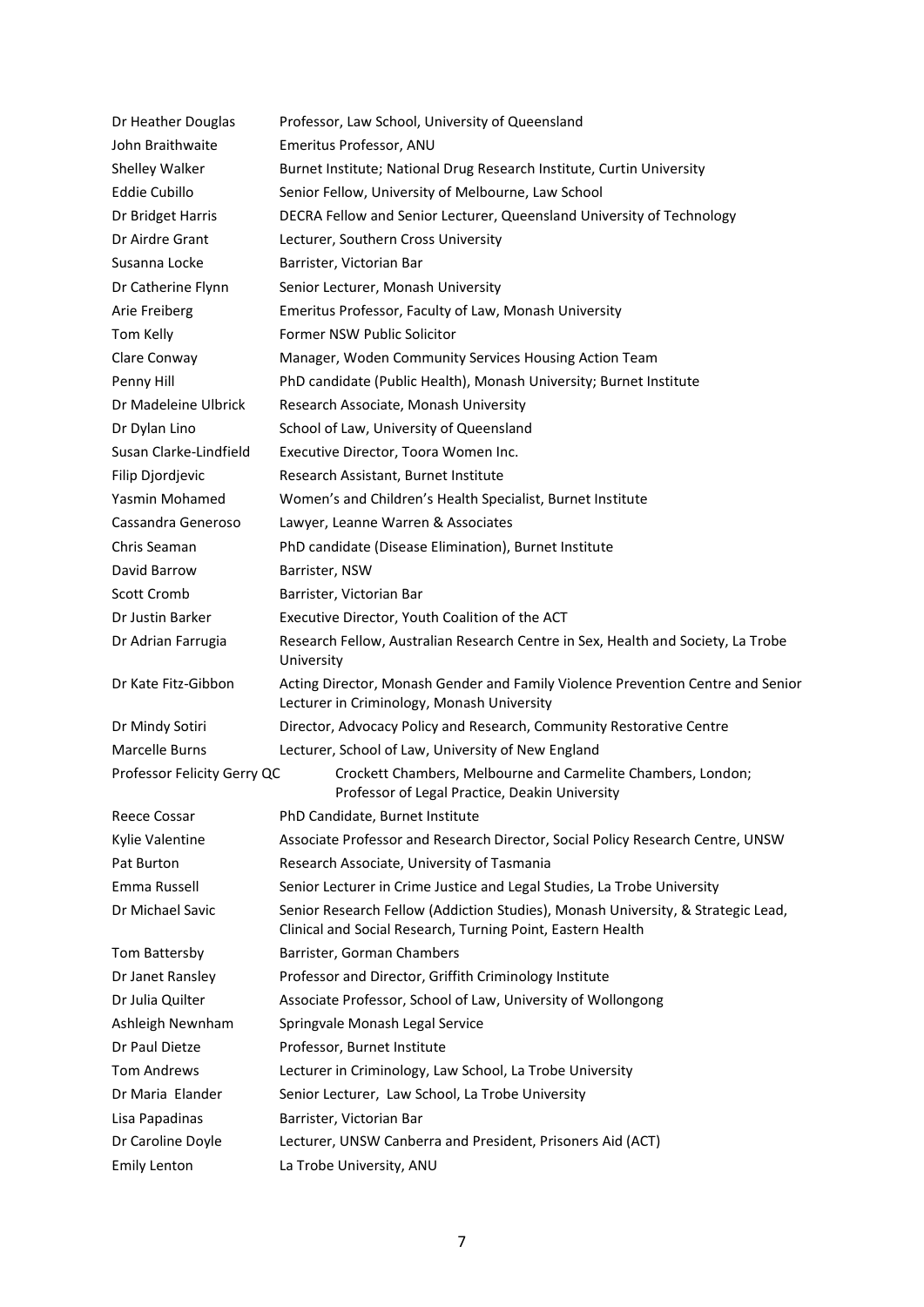| Ashleigh Stewart        | Research Assistant, Burnet Institute; PhD Student, Monash University                                    |
|-------------------------|---------------------------------------------------------------------------------------------------------|
| Dr Anita Mackay         | Senior Lecturer, Law School, La Trobe University                                                        |
| <b>Tract Rayner</b>     | BA (Criminology) student, Griffith University                                                           |
| Dr Erica Millar         | Lecturer in Crime, Justice and Legal Studies, La Trobe University                                       |
| Jenny Crosbie           | Research Fellow, Deakin University                                                                      |
| Dr Alison Gerard        | Professor and Director, Centre for Law and Justice, Charles Sturt University                            |
| Dr Pascale Chifflet     | Lecturer, Law School, La Trobe University                                                               |
| Dr Susanne Davies       | Associate Professor, Head of Department of Social Inquiry, La Trobe University                          |
| Dr Ruth McCausland      | Senior Research Fellow, UNSW                                                                            |
| Dr Adrian Evans         | Emeritus Professor, Faculty of Law, Monash University                                                   |
|                         | Dr Maria Giannacopoulos Senior Lecturer in Socio-Legal Studies, Flinders University                     |
| Dr Michael Kilmister    | Learning Designer & Sessional Academic, University of Newcastle                                         |
| Dr Kari Lancaster       | Senior Research Fellow and Scientia Fellow, UNSW                                                        |
| Dr Miranda Forsyth      | Associate Professor, School of Regulation and Global Governance, ANU                                    |
| Professor Carla Treloar | Director, Centre for Social Research in Health and Social Policy Research Centre,<br><b>UNSW Sydney</b> |
| <b>Felicity Fox</b>     | Barrister, Victorian Bar                                                                                |
| Rebecca Wallis          | Associate Lecturer, TC Beirne School of Law, University of Queensland                                   |
| Catherine Boston        | Barrister, Victorian Bar                                                                                |
| Dr Alison Ritter        | Director, Drug Policy Modelling Program, Social Policy Research Centre, UNSW                            |
| Dermot Dann QC          | Barrister, Victorian Bar                                                                                |
| Dr Elizabeth Grant CF   | Associate Professor of Architecture and Urban Design, RMIT University                                   |
| Dr Molly Dragiewicz     | Associate Professor, Griffith University                                                                |
| Dr Penny Crofts         | Associate Professor, University of Technology Sydney                                                    |
| Dr Caitlin Hughes       | Associate Professor, Centre for Crime Policy and Research, Flinders University                          |
|                         | Dr Raul Sanchez Urribarri Senior Lecturer, Department of Social Inquiry, La Trobe University            |
| Dr Fabian Cannizzo      | Lecturer in Sociology, La Trobe University                                                              |
| Dr Kirsty Duncanson     | Senior Lecturer, Crime, Justice and Legal Studies, La Trobe University                                  |
| Guy Gilbert SC          | Barrister, Victorian Bar                                                                                |
| Elizabeth Radulski      | PhD Candidate, Department of Social Inquiry, La Trobe University                                        |
| Dr Julie Kimber         | Senior Lecturer, Department of Social Science, Swinburne University of Technology                       |
| Dr Tarryn Phillips      | Senior Lecturer, Crime, Justice and Legal Studies, La Trobe University                                  |
| Naomi Gould             | Senior Solicitor, Canberra Community Law                                                                |
| Dr Aidan Craney         | Lecturer, Department of Social Inquiry, La Trobe University                                             |
| Sophie Trevitt          | Solicitor and Justice Coordinator of In My Blood It Runs, Australian Capital Territory                  |
| Alexandra Palk          | Senior Solicitor and Tribunal Advocate, Canberra Community Law                                          |
| Farzana Choudhury       | Senior Solicitor, Canberra Community Law                                                                |
| Parastou Hatami         | Supervising Solicitor, Dhurrawang Aboriginal Human Rights Program                                       |
| Dr Julie Rudner         | Convenor, Community Planning and Development, La Trobe University                                       |
| Steven Caruana          | Coordinator, Australia OPCAT Network                                                                    |
| <b>Stephanie Curtis</b> | Master of Applied Epidemiology scholar, Burnet Institute, Alfred Health and ANU                         |
| Carrie Fowlie           | Chief Executive Officer, Alcohol Tobacco and Other Drug Association ACT (ATODA)                         |
| Zoe Neumayer            | Lawyer, Central Land Council                                                                            |
| Sarah Paddick           | Architect, Total Space Design                                                                           |
| Megan Casey             | Barrister, Victorian Bar                                                                                |
| Dr Anton Symkovych      | Lecturer in Criminology, University of Melbourne                                                        |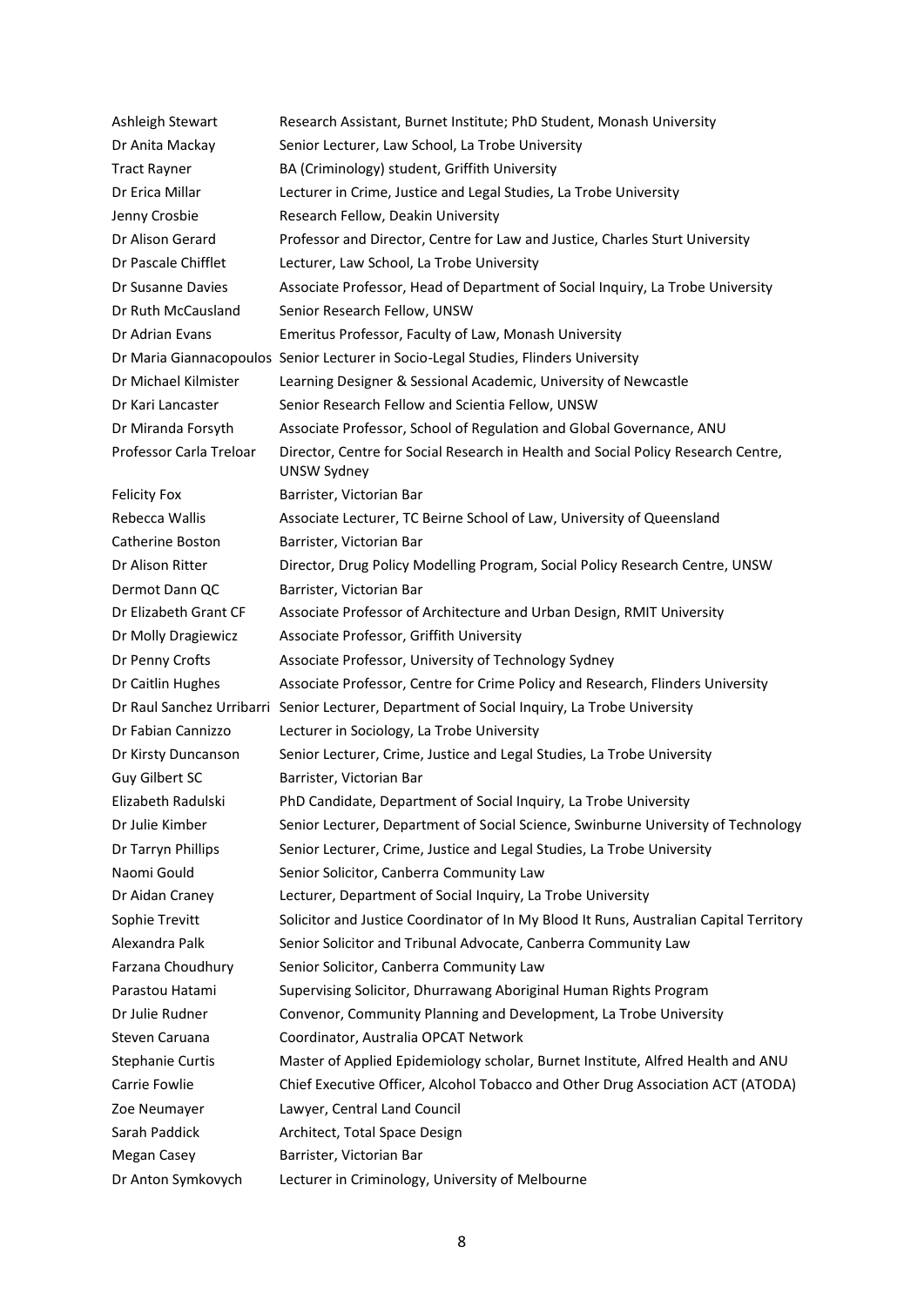| <b>Ruth Parker</b>           | Principal Lawyer, Galbally Parker Lawyers                                                            |
|------------------------------|------------------------------------------------------------------------------------------------------|
| John Killick                 | Author                                                                                               |
| Suzan Cox OAM QC             | Director, NT Legal Aid Commission                                                                    |
| Jill Faulkner                | Manager, Women Transforming Justice (project of Fitzroy Legal Service)                               |
| Debbie Kilroy                | CEO, Sisters Inside                                                                                  |
| Dr Nicholas Herriman         | Senior Lecturer, Anthropology, La Trobe University                                                   |
| Julian McMahon AC SC         | Barrister, Victorian Bar; President, Capital Punishment Justice Project                              |
| Michelle Barclay             | Solicitor, ACT                                                                                       |
| Debbie Kilroy                | CEO, Sisters Inside                                                                                  |
| <b>Professor David Jones</b> | School of Architecture & Built Environment, Deakin University                                        |
| Dr Diana Johns               | Senior Lecturer in Criminology, School of Social & Political Sciences, University of<br>Melbourne    |
| Dr Jake Rance                | Research Fellow, Centre for Social Research in Health, UNSW Sydney                                   |
| Dr Anastasia Kanjere         | Sessional academic, Monash University; La Trobe University                                           |
| Dr Jeremy Ryder              | Tutor in Criminal Justice, University of South Australia                                             |
| Emma Towney                  | Solicitor, Dhurrawang Aboriginal Human Rights Program, Canberra Community Law                        |
| Julian R Murphy              | PhD Student (Law), University of Melbourne                                                           |
| <b>Michael Curtis</b>        | PhD candidate (Public Health), Monash University; Burnet Institute                                   |
| Dr Melissa de Vel-Palumbo    | Lecturer in Criminology, Flinders University                                                         |
| Rob Hulls                    | Director, Centre for Innovative Justice, RMIT University                                             |
| <b>Emma Phillips</b>         | Deputy Director & Principal Solicitor, Queensland Advocacy Incorporated                              |
| Dr Peta Malins               | Senior Lecturer in Criminology and Justice Studies, RMIT University                                  |
| Angela Sharpley              | Barrister, Victorian Bar                                                                             |
| Mehera San Roque             | Associate Professor, Faculty of Law, UNSW                                                            |
| Jonathon Hunyor              | CEO, Public Interest Advocacy Centre                                                                 |
| Dr Tamara Walsh              | Professor of Law, University of Queensland                                                           |
| <b>Heather Anderson</b>      | Lawyer, David Barrese & Associates                                                                   |
| Amber Karanikolas            | PhD Candidate (Social Inquiry), La Trobe University                                                  |
| Nicholas Smith               | Senior Lecturer in Anthropology, La Trobe                                                            |
| <b>Bernie Matthews</b>       | Author                                                                                               |
| Sarah-Jane Olsen             | Executive Officer, Hepatitis ACT                                                                     |
| Liz Barrett                  | Research Officer, Drug Policy Modelling Program, UNSW                                                |
| Melanie                      | CEO, Australian Injecting & Illicit Drug Users League (AIVL)                                         |
| <b>Ruth Barson</b>           | Executive Director, Human Rights Law Centre (HRLC)                                                   |
| Dr Brian Turner              | Executive member, Prisoners Aid (ACT)                                                                |
| Natasha Jayasuriya           | Lawyer, Leanne Warren & Associates                                                                   |
| Dr Zoe Staines               | Research Fellow in Criminology and Sociology, University of Queensland                               |
| Julie Andrews                | Senior Lecturer in Aboriginal Studies, La Trobe University                                           |
| Katie Wright                 | Associate Professor of Sociology, La Trobe University                                                |
| Kate Driscoll                | Lecturer, Global, Urban and Social Studies, RMIT                                                     |
| <b>Chris Davies</b>          | Lawyer, Prison Law Program, Fitzroy Legal Service                                                    |
| Dr Rod Broadhurst            | Professor School of Regulation and Global Governance ANU                                             |
| Hui Zhou                     | Principal Lawyer, Legal Practice, Fitzroy Legal Service                                              |
| Rebecca Kavanagh             | President, Queensland Injectors Voice for Advocacy and Action                                        |
|                              | Dr Andreas Schloenhardt Professor of Criminal Law, University of Queensland and University of Vienna |
| Dr Natalia Hanley            | Senior Lecturer in Criminology, University of Wollongong                                             |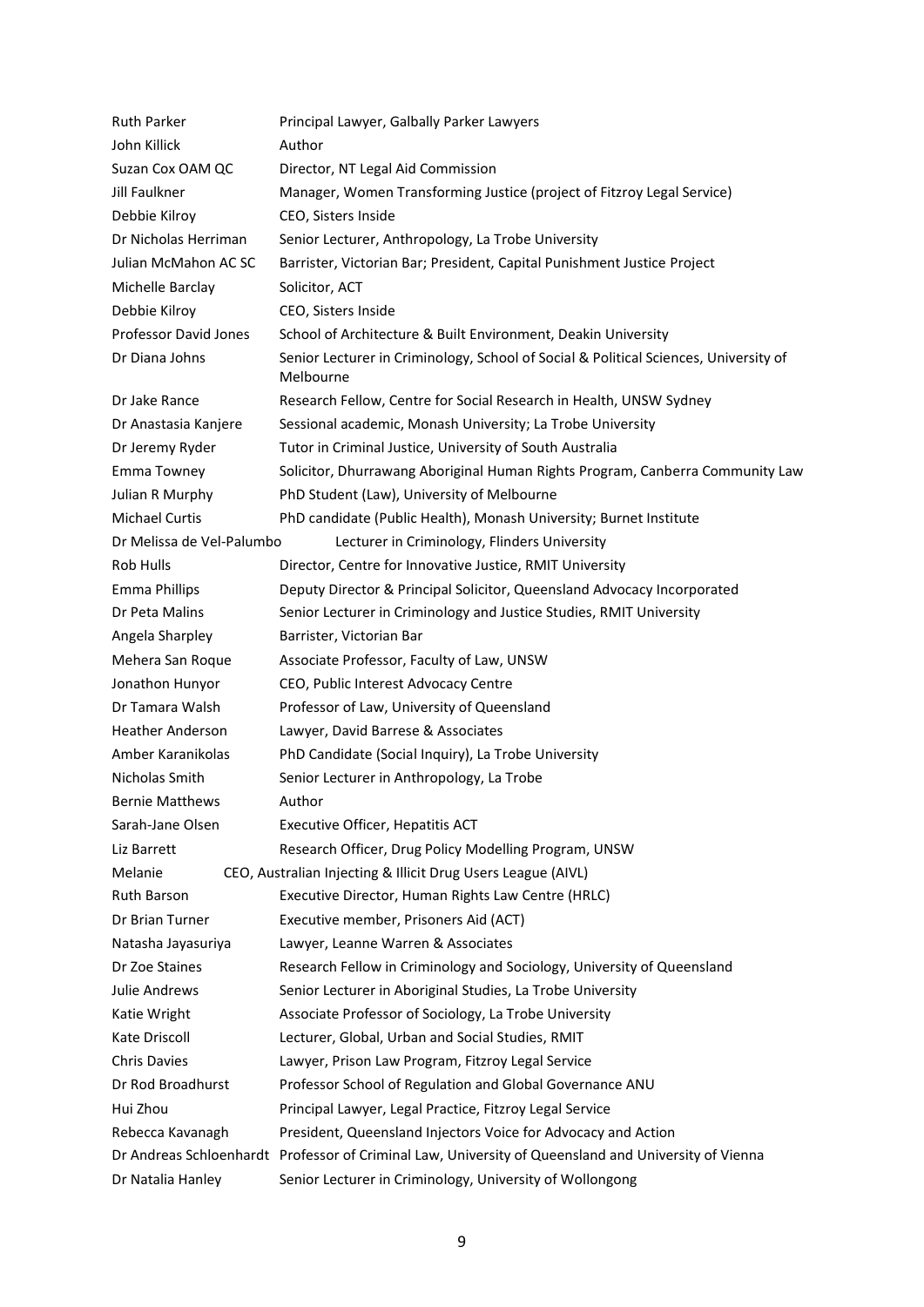| Dr Shelley Bielefeld          | Senior Lecturer/ARC DECRA Fellow, Griffith University                                                         |
|-------------------------------|---------------------------------------------------------------------------------------------------------------|
| Jon Stanhope AO               | Winnunga Nimmityjah Aboriginal Health Service                                                                 |
| Michael Colbung<br>Adelaide   | Lecturer, Director of Indigenous Learning, School of Education, University of                                 |
| Nicole L Asquith              | Associate Professor of Policing and Criminal Justice, Western Sydney University                               |
| Alexis Apostolellis<br>(ASHM) | CEO, Australasian Society for HIV, Viral Hepatitis and Sexual Health Medicine                                 |
| Elena Pappas                  | Director, Law and Advocacy Centre for Women Ltd                                                               |
| Alison Verhoeven              | Chief Executive, Australian Healthcare and Hospitals Association                                              |
| Dr Luke Bearup                | School of Regulation and Global Governance, ANU                                                               |
| Lyn Dundon                    | Advocacy and Campaigns Manager Financial Counselling Victoria                                                 |
| Poppy de Souza                | Research Fellow, Griffith University                                                                          |
| Dr Jack Wallace               | Postgraduate Research Fellow, Burnet Institute                                                                |
| Dr Andrew Goldsmith           | Matthew Flinders Distinguished Professor of Criminology, Flinders University                                  |
| Prof Irene Watson             | Pro Vice Chancellor, Aboriginal Leadership and Strategy, University of South<br>Australia                     |
| Dr Rick Sarre                 | Professor and Dean of Law, University of South Australia                                                      |
| John Murray                   | Foundation Member, Positive Justice Centre                                                                    |
| Robyn Lincoln                 | Assistant Professor in Criminology, Bond University                                                           |
| Dr Meredith Rossner           | Professor of Criminology, Centre for Social Research and Methods, ANU                                         |
| Claudia Fatone                | CEO, Fitzroy Legal Service                                                                                    |
| Scott Wilson                  | CEO, Aboriginal Drug & Alcohol Council SA                                                                     |
| Michelle O'Flynn              | Director, Queensland Advocacy Incorporated                                                                    |
| Don McCrae                    | CEO, JusTas                                                                                                   |
| Larry Pierce                  | Network of Alcohol and other Drugs Agencies                                                                   |
| <b>Yvette Holt</b>            | Casual lecturer in Criminal Law and Procedure, Southern Cross University                                      |
| Nancy Grunwald                | Barrister, Victorian Bar                                                                                      |
| Dr Julie Nichols              | Lecturer, School of Art, Architecture and Design, University of South Australia                               |
| Lucien Richter                | Barrister, Victorian Bar                                                                                      |
| Lachlan Hocking               | Senior Lawyer, Victoria Legal Aid                                                                             |
| Tanja Dreher                  | Associate Professor, School of Arts and Media, UNSW                                                           |
| Jane Dicka                    | Drug Overdose Peer Educator Manager, Harm Reduction Victoria                                                  |
| Maggie Ball                   | PA to the Dean of Law, University of South Australia                                                          |
| Dr David Bartholomeusz        | Medical Practitioner, Nudgee Beach, Queensland                                                                |
| Gabriela Franich              | Tutor in Criminology, RMIT University                                                                         |
| Odette Shenfield              | Outreach lawyer, Fitzroy Legal Service                                                                        |
| Mary Ellen Harrod             | CEO, NSW Users and AIDS Association                                                                           |
| Dr Rachel Loney-Howes         | Lecturer in Criminology, University of Wollongong                                                             |
| Erin Fradd                    | Lawyer, Fitzroy Legal Service                                                                                 |
| <b>Emily Male</b>             | Client Services Officer, Fitzroy Legal Service                                                                |
| Emma Golledge                 | Director, Kingsford Legal Centre                                                                              |
| Dr Suzanne Reich              | Program Director and Senior Lecturer (Criminology and Criminal Justice), University<br>of Southern Queensland |
| Julie Stubbs                  | Professor and Co-director of the Centre for Crime, Law and Justice, UNSW                                      |
| Dr Sarah Woodland             | Research Fellow, Faculty of Fine Arts and Music (Performing Arts in Prisons),<br>University of Melbourne      |
| Dr Georgine Clarsen           | Associate Professor of History, University of Wollongong                                                      |